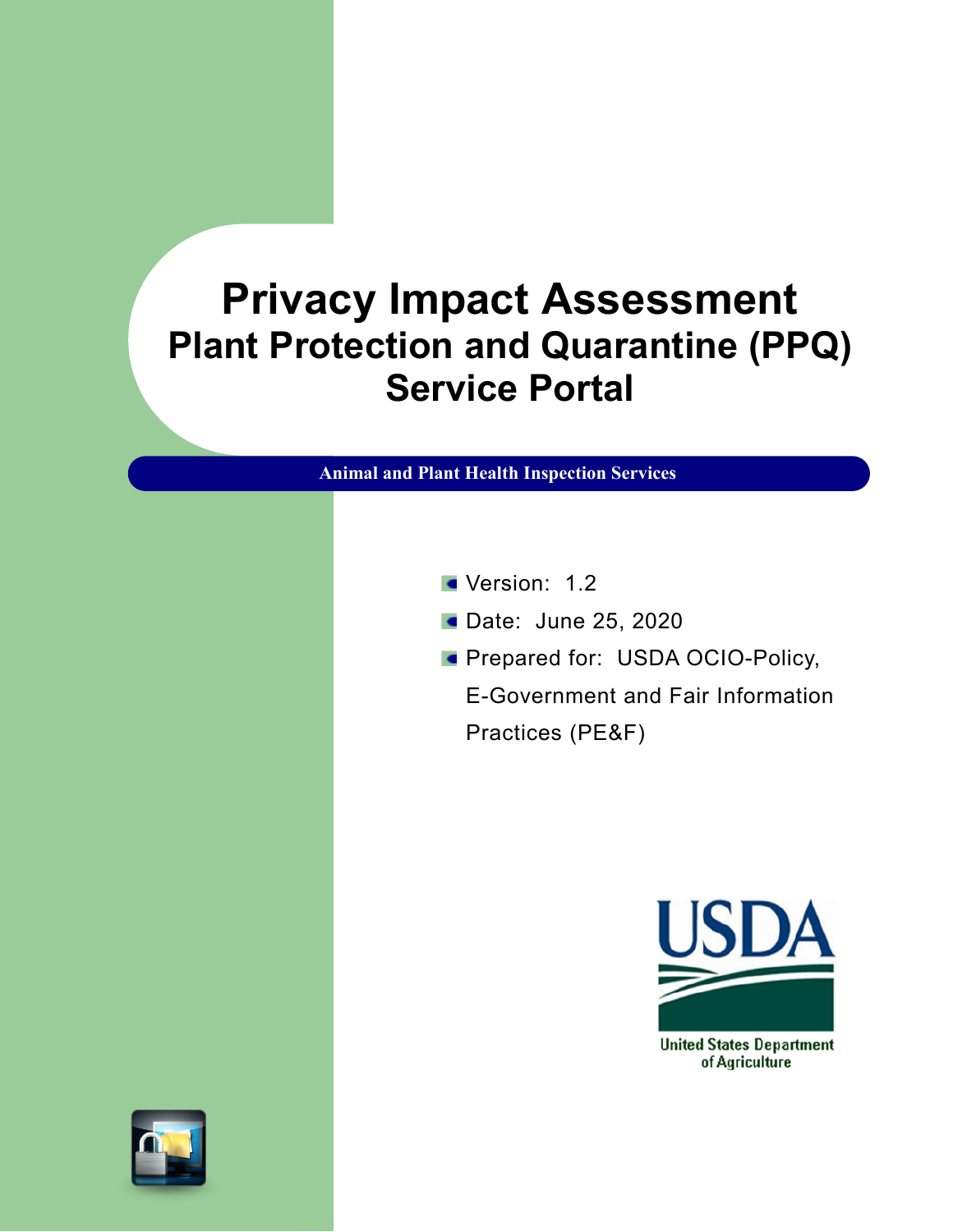

# **Privacy Impact Assessment for the**

# **PPQ Service Portal**

**June 25, 2020**

**Contact Point Brandon Hieskill APHIS (301) 851-2261**

**Reviewing Official**  *Preston J. Griffin Acting Chief Information Security Officer APHIS MRP IT* **United States Department of Agriculture** *(301) 851-2502*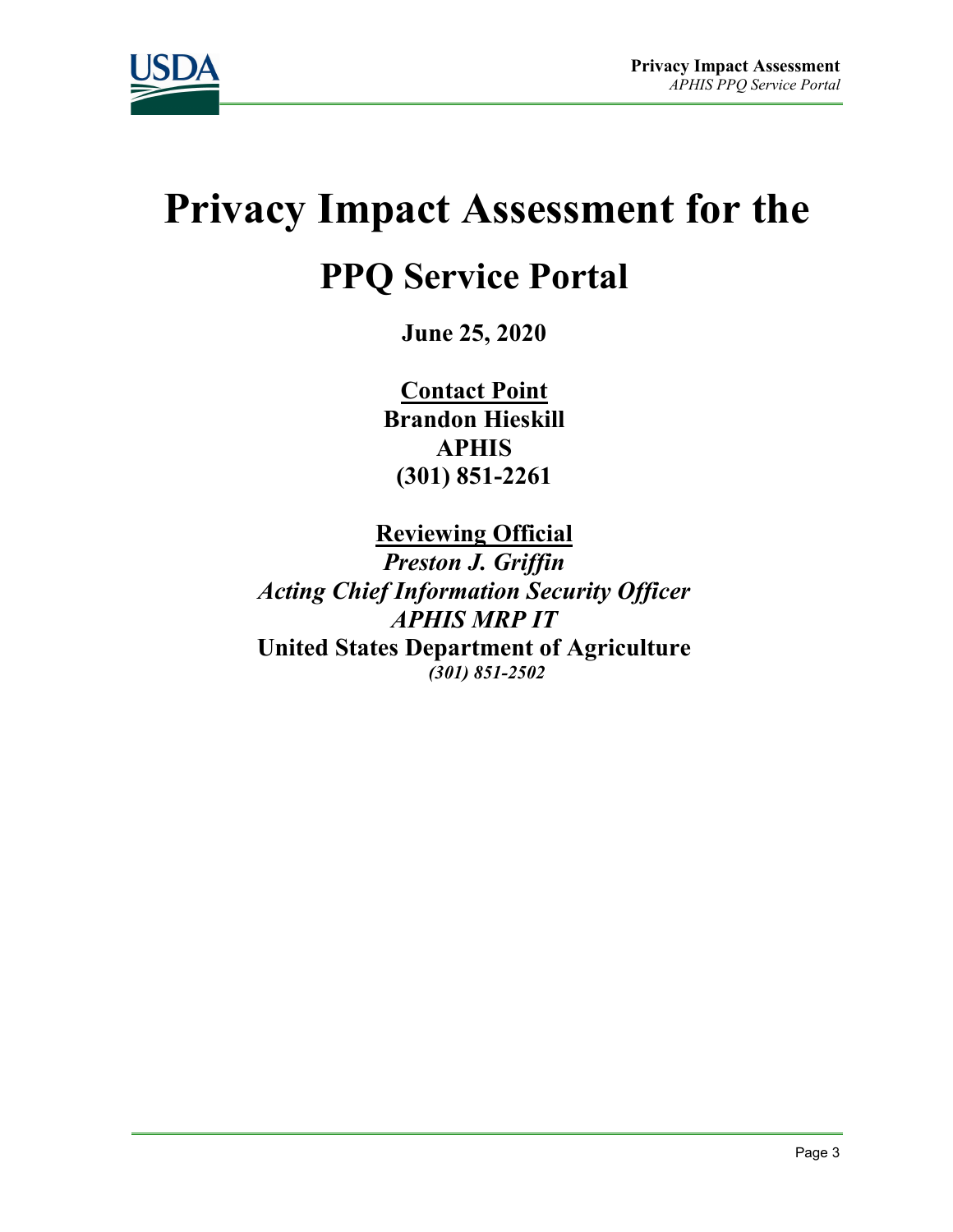

# **Abstract**

This Privacy Impact Assessment is for the Animal and Plant Health Inspection Services (APHIS) Plant Protection and Quarantine (PPQ) Service Portal.

The PPQ Service Portal is a cloud-based application built upon the Salesforce.com Platformas-a-Service (PaaS) platform. It allows users to request, execute, and track work requests and projects created by Center for Plant Health Science and Technology (CPHST). Data and Analytics, Regulatory Analysis and Development (RAD), and Plant Epidemiology and Risk Analysis Laboratory (PERAL) staff using a consolidated system-wide application developed on a common Salesforce platform.

# **Overview**

The purpose of the PPQ Service Portal is a work request tracking and project management system that enables APHIS PPQ employees to collaborate effectively. This system supports PPQ's ability to deliver data and analytic products to PPQ customers and their stakeholders to aid their data-driven decision making by providing a request intake forum, project tracking system, final product repository, and customer feedback loop. Everything is built on the Salesforce Force.com Platform-as-a-Service (PaaS). There is an interconnection to the SpingCM system outside of the boundary of the PPQ Service Portal, due to the library size limitation of 10 megabytes and 25 megabytes within Salesforce. Legal authority to operate the program or system is the Plant Protection Act (7 USC 7711, 7712, and 7714), and Sections 10404 through 10407 of the Animal Health Protection Act.

# **Section 1.0 Characterization of the Information**

The following questions are intended to define the scope of the information requested and/or collected as well as reasons for its collection as part of the program, system, rule, or technology being developed.

#### **1.1 What information is collected, used, disseminated, or maintained in the system?**

The PPQ Service Portal is an internal system used for tracking APHIS employees work requests and a knowledge base for their analytic products. The application keeps a history of all internal requests – which are tied to Salesforce records in the system. The PII data that is collected by PPQ Salesforce Portal is USDA employees name and work email address.

#### **1.2 What are the sources of the information in the system?**

The information in the PPQ Service Portal comes from a myriad of databases including USDA APHIS systems Agricultural Quarantine Activity System (AQAS), Agricultural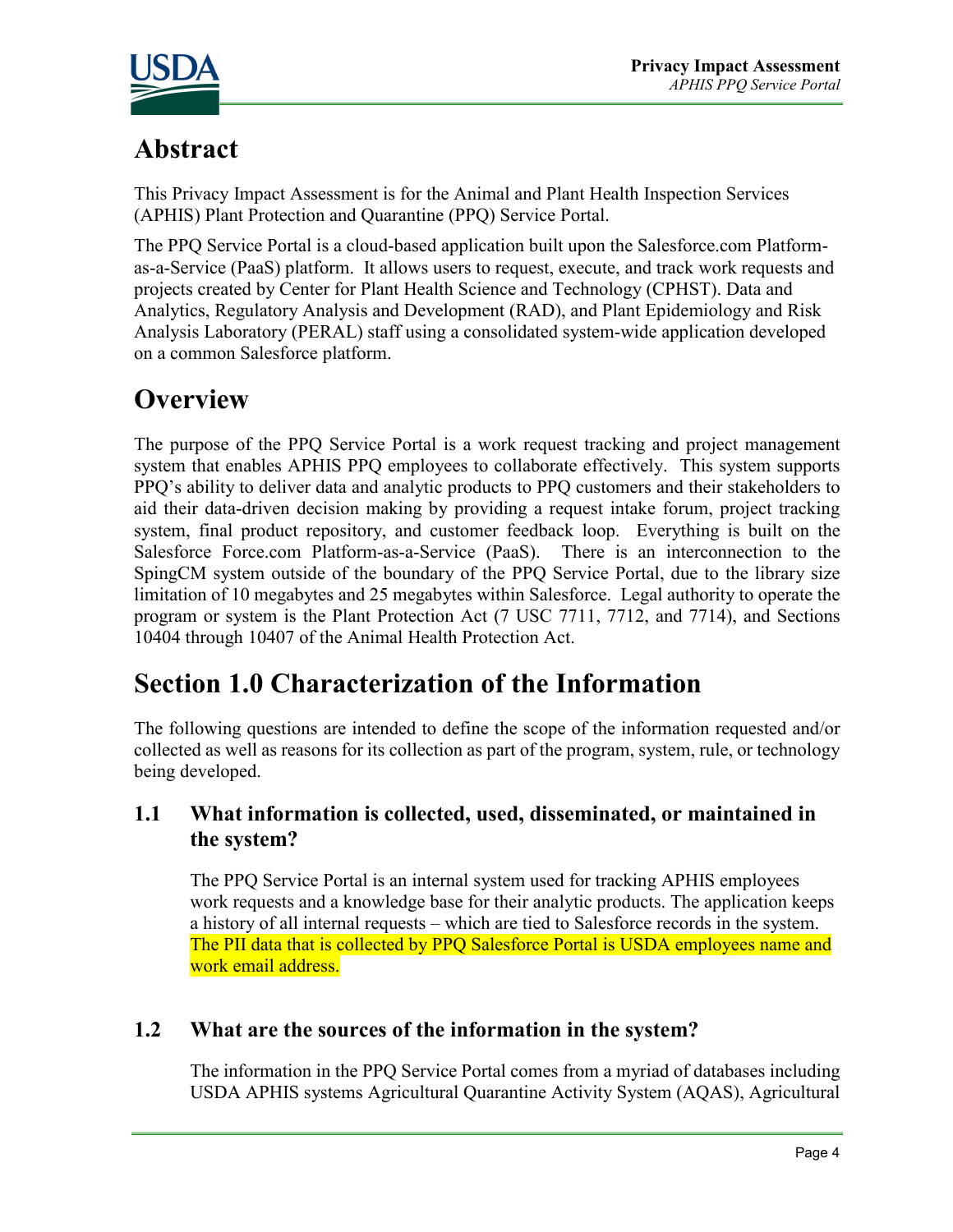

Risk Management (ARM), Integrated Plant Health Information System (IPHIS), and Automated Commercial Environment (ACE)/International Trade Data System (ITDS), and multiple data repository/archival sources.

#### **1.3 Why is the information being collected, used, disseminated, or maintained?**

The information is used for analysis, violations, and investigations.

#### **1.4 How is the information collected?**

The information is being collected through a manual process of input into the system.

#### **1.5 How will the information be checked for accuracy?**

For every application within the PPQ Service Portal, the business workflow requires that a team leader and additional reviewer signs off at every step in the process from project creation, initial assignment, and final proofing\delivery.

#### **1.6 What specific legal authorities, arrangements, and/or agreements defined the collection of information?**

Legal authority to operate the program or system is the Plant Protection Act (7 USC 7711, 7712, and 7714), and Sections 10404 through 10407 of the Animal Health Protection Act.

#### **1.7 Privacy Impact Analysis: Given the amount and type of data collected, discuss the privacy risks identified and how they were mitigated.**

The following are risks for the PPQ Service Portal Application: - Unauthorized system access through the USDA OCIO eAuthentication system. - Improper identification through the USDA OCIO eAuthentication system.

Common mitigation is provided by the USDA-OCIO-eAuthentication application, which provides user authentication for the PPQ Service Portal application. Role-based access control granted by PPQ Service Portal administrators using eAuthentication to verify user authentication and set permissions within the PPQ Service Portal application.

# **Section 2.0 Uses of the Information**

The following questions are intended to delineate clearly the use of information and the accuracy of the data being used.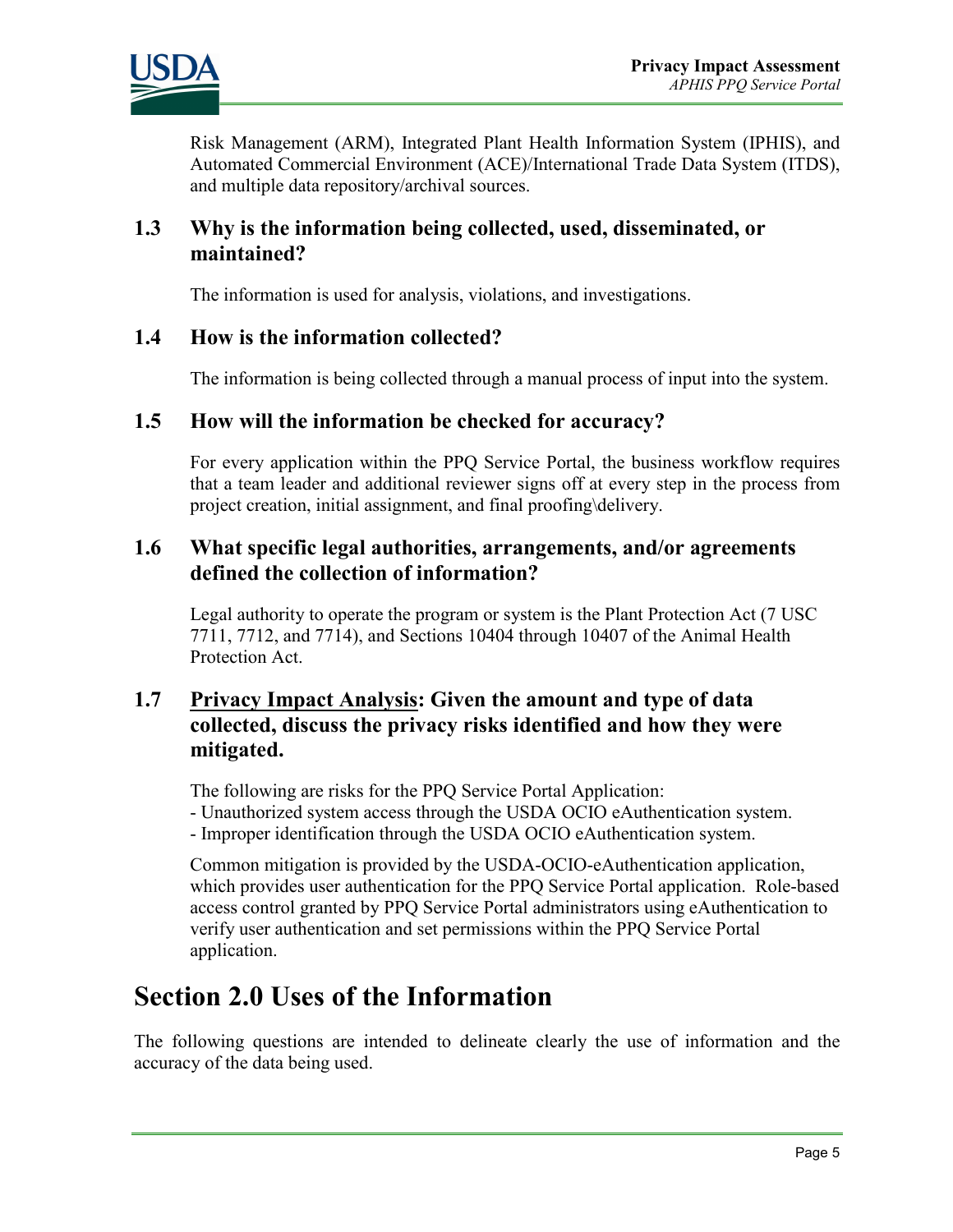

#### **2.1 Describe all the uses of information.**

The information is used for analysis, violations, and investigations.

#### **2.2 What types of tools are used to analyze data and what type of data may be produced?**

No tools are used to analyze the data once it reaches the Salesforce application. The data (reports) will be tagged with metadata tags for searching/archival purposes, but otherwise will reside in a folder-like structure (document library or repository).

#### **2.3 If the system uses commercial or publicly available data please explain why and how it is used.**

Public and commercial data can be used based on the initial request type by the customer. The determination is based on the type of project request and associated audience selected. The audience options are Federal Government (APHIS), State\local government, international government, Academia, or industry.

#### **2.4 Privacy Impact Analysis: Describe any types of controls that may be in place to ensure that information is handled in accordance with the above described uses.**

Role based access control is in place within the application to protect data from unauthorized access, and eAuthentication is used for identification and authentication into the PPQ Service Portal application.

### **Section 3.0 Retention**

The following questions are intended to outline how long information will be retained after the initial collection.

#### **3.1 How long is information retained?**

The PPQ Service Portal aligns with PPQ's data retention policy based on source of the analytic information. The data retention schedule is being developed at this time and is covered by POA&M 27085.

#### **3.2 Has the retention period been approved by the component records officer and the National Archives and Records Administration (NARA)?**

No. POA&M 27085 covers this deficiency.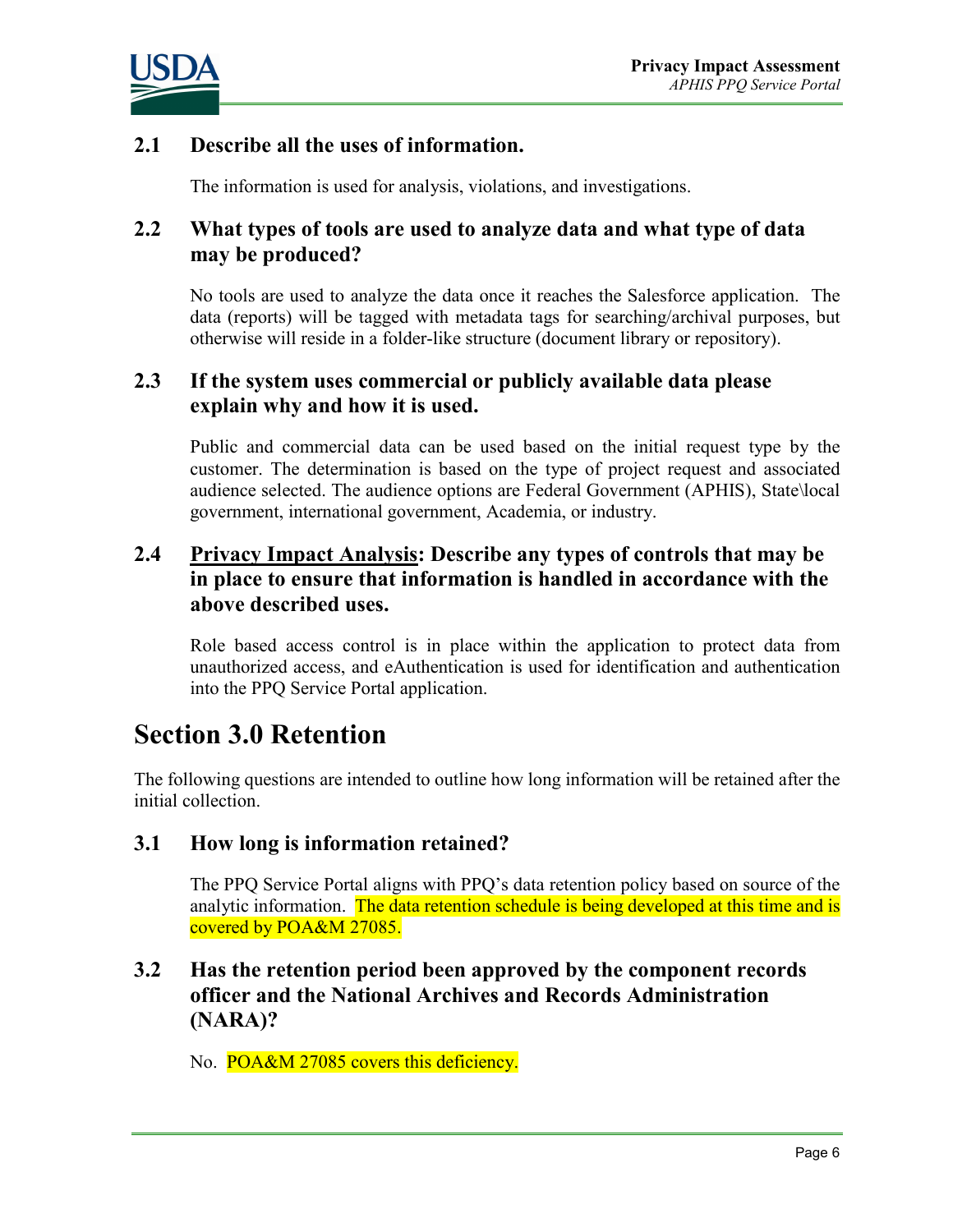

#### **3.3 Privacy Impact Analysis: Please discuss the risks associated with the length of time data is retained and how those risks are mitigated.**

Role based access control is in place within the application to protect data from unauthorized access, and eAuthentication is used for identification and authentication into the PPQ Service Portal application.

# **Section 4.0 Internal Sharing and Disclosure**

The following questions are intended to define the scope of sharing within the United States Department of Agriculture.

#### **4.1 With which internal organization(s) is the information shared, what information is shared and for what purpose?**

Information sharing and purpose is based on the type of project request and associated audience selected. The audience options are Federal Government (APHIS), State\local government, international government, Academia, industry. No PII is shared.

#### **4.2 How is the information transmitted or disclosed?**

The information is transmitted (disclosed) by way of email attachments through SpringCM or directly downloaded\uploaded from Salesforce.

#### **4.3 Privacy Impact Analysis: Considering the extent of internal information sharing, discuss the privacy risks associated with the sharing and how they were mitigated.**

PPQ Service Portal information is available internally to APHIS PPQ personnel that are granted permission to access the PPQ Service Portal application via eAuthentication. The SpringCM system, on which some data could be stored outside the boundary of the Salesforce.com PaaS, allows for file-level encryption on emailed data.

# **Section 5.0 External Sharing and Disclosure**

The following questions are intended to define the content, scope, and authority for information sharing external to USDA which includes Federal, state and local government, and the private sector.

#### **5.1 With which external organization(s) is the information shared, what information is shared, and for what purpose?**

APHIS PPQ is tracking the number of requests and types of work requests that are being completed internally by their data analytic units (Data Analysis and Risk Targeting). No information is being shared outside of USDA.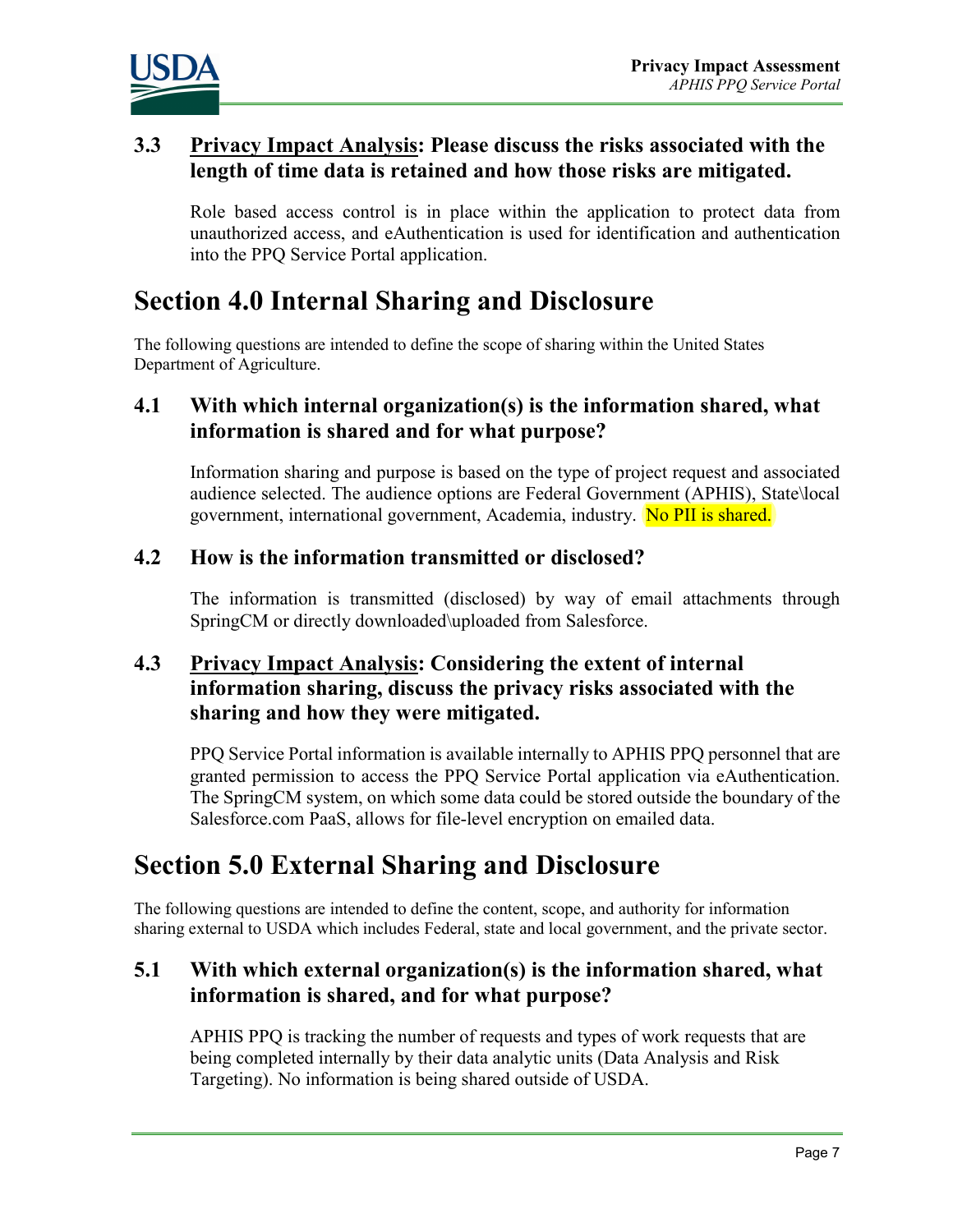

**5.2 Is the sharing of personally identifiable information outside the Department compatible with the original collection? If so, is it covered by an appropriate routine use in a SORN? If so, please describe. If not, please describe under what legal mechanism the program or system is allowed to share the personally identifiable information outside of USDA.** 

No personally identifiable information is being shared.

#### **5.3 How is the information shared outside the Department and what security measures safeguard its transmission?**

No personally identifiable information is being shared.

#### **5.4 Privacy Impact Analysis: Given the external sharing, explain the privacy risks identified and describe how they were mitigated.**

The information shared is protected through various levels of security and policy. The system itself is protected by role-based access layers and positive identification techniques to ensure that only people authorized to view and act on information about others can do so. By policy, individuals are only to access the information they need to perform their duties, and should not share the information to anyone unless specifically authorized.

### **Section 6.0 Notice**

The following questions are directed at notice to the individual of the scope of information collected, the right to consent to uses of said information, and the right to decline to provide information.

#### **6.1 Was notice provided to the individual prior to collection of information?**

No.

#### **6.2 Do individuals have the opportunity and/or right to decline to provide information?**

No.

**6.3 Do individuals have the right to consent to particular uses of the information? If so, how does the individual exercise the right?**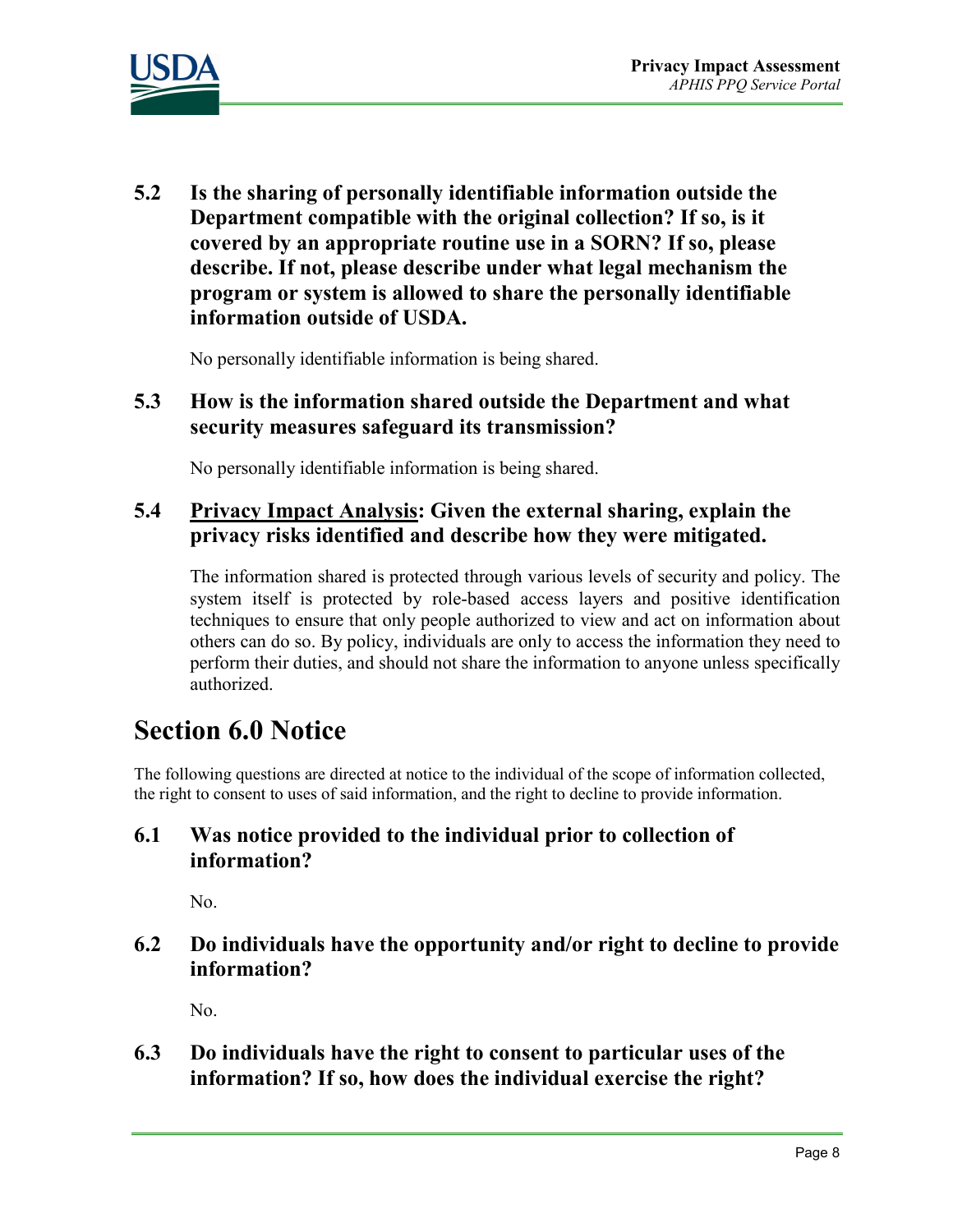

No.

#### **6.4 Privacy Impact Analysis: Describe how notice is provided to individuals, and how the risks associated with individuals being unaware of the collection are mitigated.**

No notice is provided and the information is protected through various levels of security and policy. The system itself is protected by role-based access layers and positive identification techniques to ensure that only people authorized to view and act on information about others can do so. By policy, individuals are only to access the information they need to perform their duties, and should not share the information to anyone unless specifically authorized.

# **Section 7.0 Access, Redress and Correction**

The following questions are directed at an individual's ability to ensure the accuracy of the information collected about them.

**7.1 What are the procedures that allow individuals to gain access to their information?** 

There are no procedures for individuals to gain access to their information.

#### **7.2 What are the procedures for correcting inaccurate or erroneous information?**

None.

#### **7.3 How are individuals notified of the procedures for correcting their information?**

There are no procedures for individuals to gain access to their information.

#### **7.4 If no formal redress is provided, what alternatives are available to the individual?**

A System of Record Notice (SORN) will be on file with the proper authority. The SORN is being developed and covered by POA&M 27088

**7.5 Privacy Impact Analysis: Please discuss the privacy risks associated with the redress available to individuals and how those risks are mitigated.**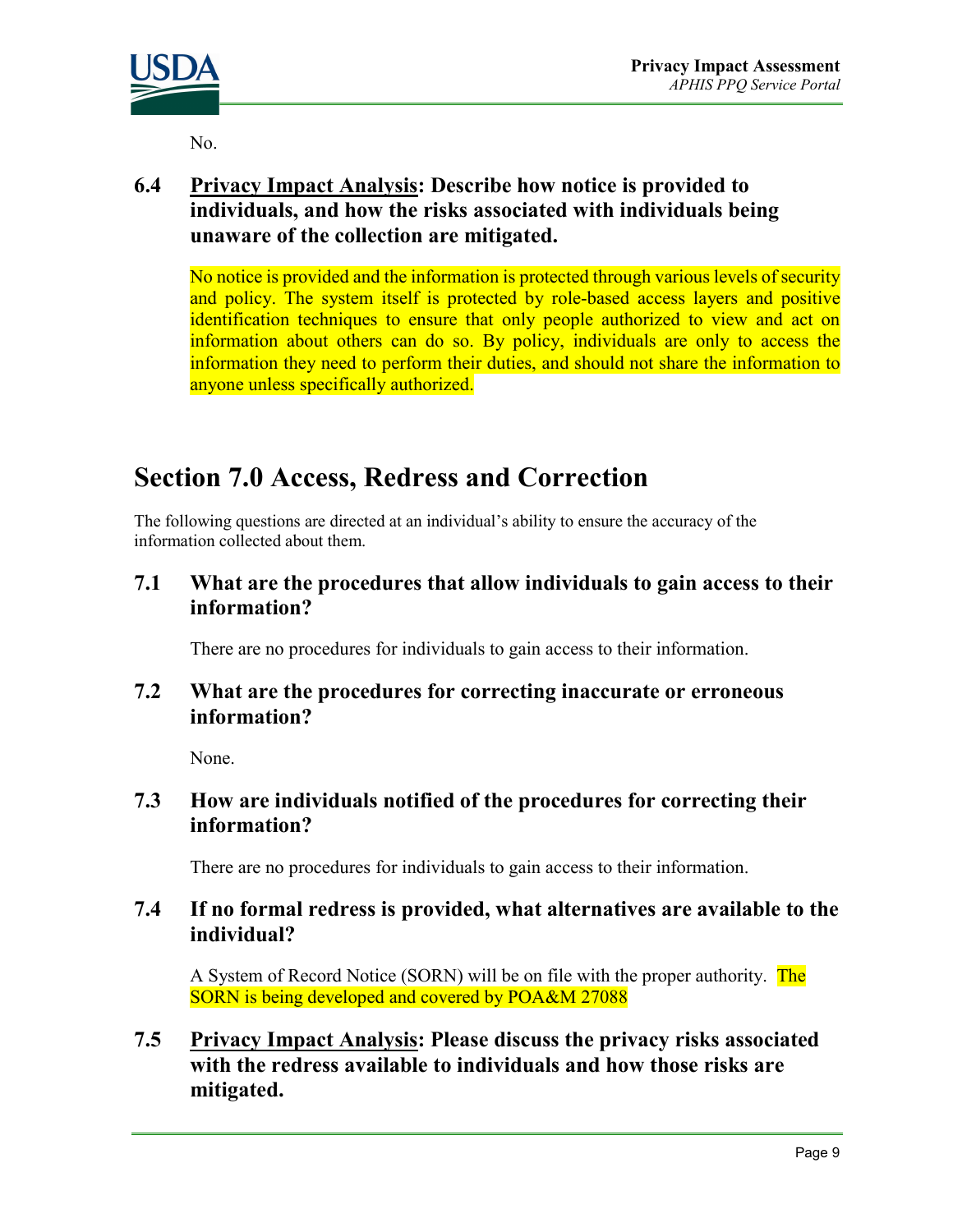

# **Section 8.0 Technical Access and Security**

The following questions are intended to describe technical safeguards and security measures.

#### **8.1 What procedures are in place to determine which users may access the system and are they documented?**

Each user requiring access to the APHIS PPQ Service Portal must request access through the program manager. Once access is approved, a user is created within the Salesforce Platform-as-a-Service (PaaS) that corresponds to an eAuthentication (eAuth) account. By using an eAuth login, users can then access the PPQ Service Portal application in their assigned role.

#### **8.2 Will Department contractors have access to the system?**

No.

#### **8.3 Describe what privacy training is provided to users either generally or specifically relevant to the program or system?**

Every APHIS employee is required to take annual training on PII. If the course is not completed annually, then access is revoked until the course is completed.

#### **8.4 Has Certification & Accreditation been completed for the system or systems supporting the program?**

Certification and Accreditation has not yet been completed, but is underway as of September, 2015.

#### **8.5 What auditing measures and technical safeguards are in place to prevent misuse of data?**

The Service Portal team will mandate auditing on all workflows, training requirements, and user role controls every quarter. Additionally, all users are required to have an individual account.

#### **8.6 Privacy Impact Analysis: Given the sensitivity and scope of the information collected, as well as any information sharing conducted on the system, what privacy risks were identified and how do the security controls mitigate them?**

This information is protected through various levels of security and policy. The system itself is protected by role-based access layers and positive identification techniques to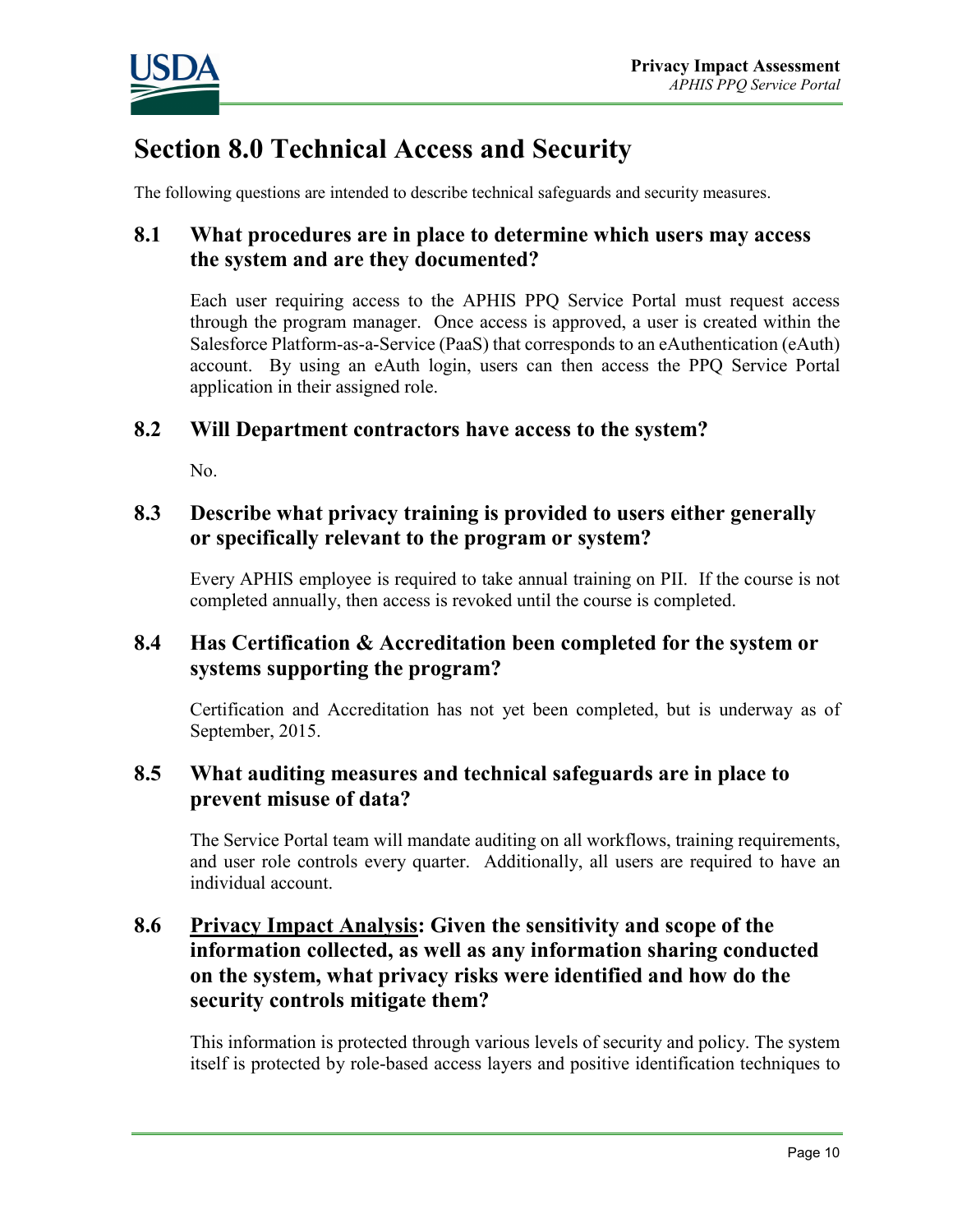

ensure that only people authorized to view and act on information about others can do so.

# **Section 9.0 Technology**

The following questions are directed at critically analyzing the selection process for any technologies utilized by the system, including system hardware and other technology.

#### **9.1 What type of project is the program or system?**

The APHIS Plant Protection and Quarantine (PPQ) Service Portal allows users to request, execute, and track work requests and projects created by Center for Plant Health Science and Technology (CPHST), Data and Analytics, Regulatory Analysis and Development (RAD), and Plant Epidemiology and Risk Analysis Laboratory (PERAL) staff using a consolidated system-wide application developed on a common Salesforce platform. The PPQ Service Portal is a work request tracking and project management system that enables APHIS PPQ employees to collaborate effectively. This system supports PPQ's ability to deliver data and analytic products to PPQ customers and their stakeholders to aid their data-driven decision making by providing a request intake forum, project tracking system, final product repository, and customer feedback loop.

#### **9.2 Does the project employ technology which may raise privacy concerns? If so please discuss their implementation.**

No technology is employed that may raise privacy concerns.

# **Section 10.0 Third Party Websites/Applications**

The following questions are directed at critically analyzing the privacy impact of using third party websites and/or applications.

**10.1 Has the System Owner (SO) and/or Information Systems Security Program Manager (ISSPM) reviewed Office of Management and Budget (OMB) memorandums M-10-22 "Guidance for Online Use of Web Measurement and Customization Technology" and M-10-23 "Guidance for Agency Use of Third-Party Websites and Applications"?**

Yes.

**10.2 What is the specific purpose of the agency's use of 3rd party websites and/or applications?**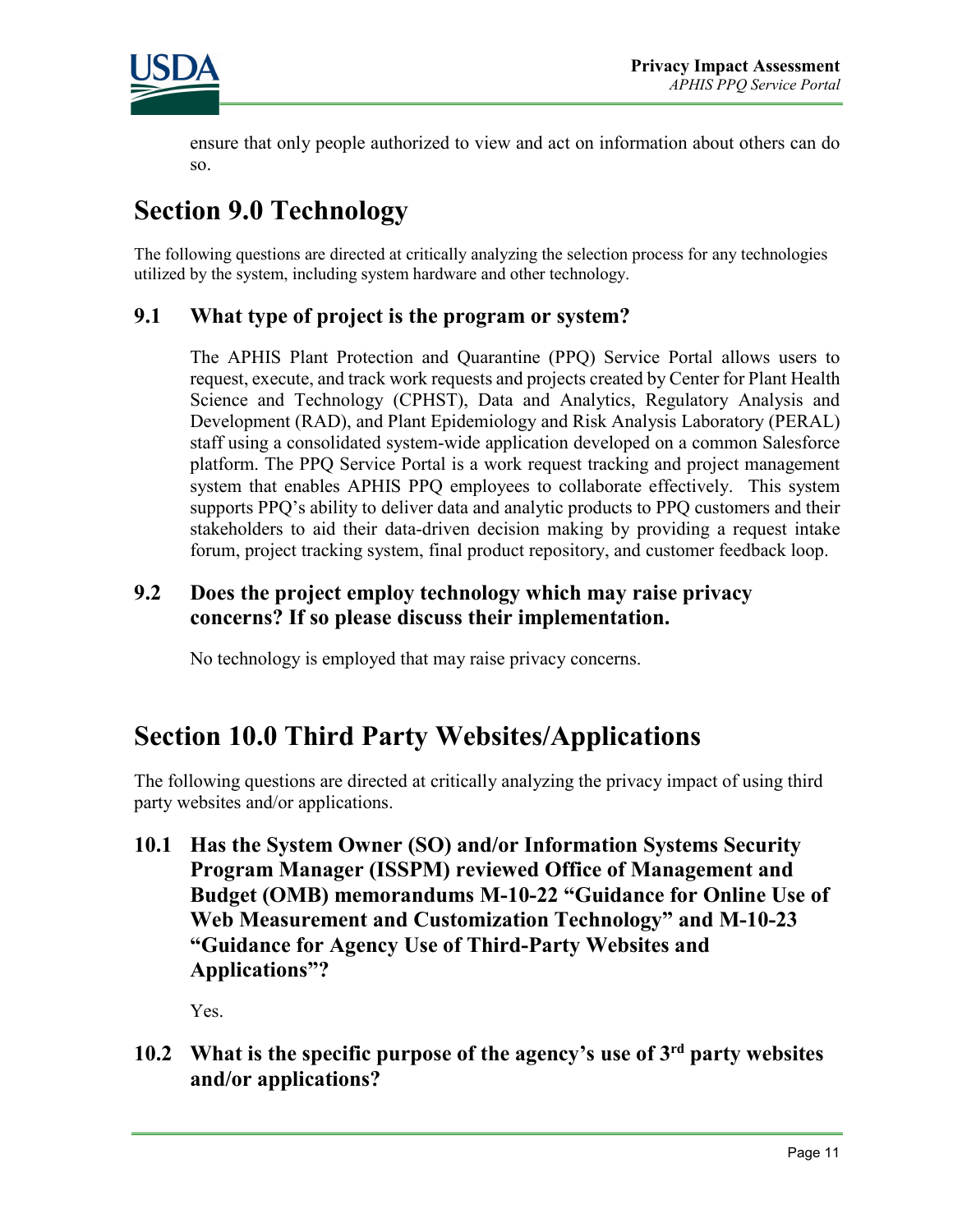

3<sup>rd</sup> party websites are not used within the APHIS PPO Service Portal application.

#### **10.3 What personally identifiable information (PII) will become available through the agency's use of 3rd party websites and/or applications.**

3<sup>rd</sup> party websites are not used within the APHIS PPO Service Portal application.

#### **10.4 How will the PII that becomes available through the agency's use of 3rd party websites and/or applications be used?**

3<sup>rd</sup> party websites are not used within the APHIS PPQ Service Portal application.

#### **10.5 How will the PII that becomes available through the agency's use of 3rd party websites and/or applications be maintained and secured?**

3<sup>rd</sup> party websites are not used within the APHIS PPO Service Portal application.

**10.6 Is the PII that becomes available through the agency's use of 3rd party websites and/or applications purged periodically?** 

3<sup>rd</sup> party websites are not used within the APHIS PPQ Service Portal application.

#### **10.7 Who will have access to PII that becomes available through the agency's use of 3rd party websites and/or applications?**

3<sup>rd</sup> party websites are not used within the APHIS PPQ Service Portal application.

#### **10.8 With whom will the PII that becomes available through the agency's use of 3rd party websites and/or applications be shared - either internally or externally?**

3<sup>rd</sup> party websites are not used within the APHIS PPQ Service Portal application.

**10.9 Will the activities involving the PII that becomes available through the agency's use of 3rd party websites and/or applications require either the creation or modification of a system of records notice (SORN)?**

3<sup>rd</sup> party websites are not used within the APHIS PPQ Service Portal application.

#### **10.10 Does the system use web measurement and customization technology?**

No.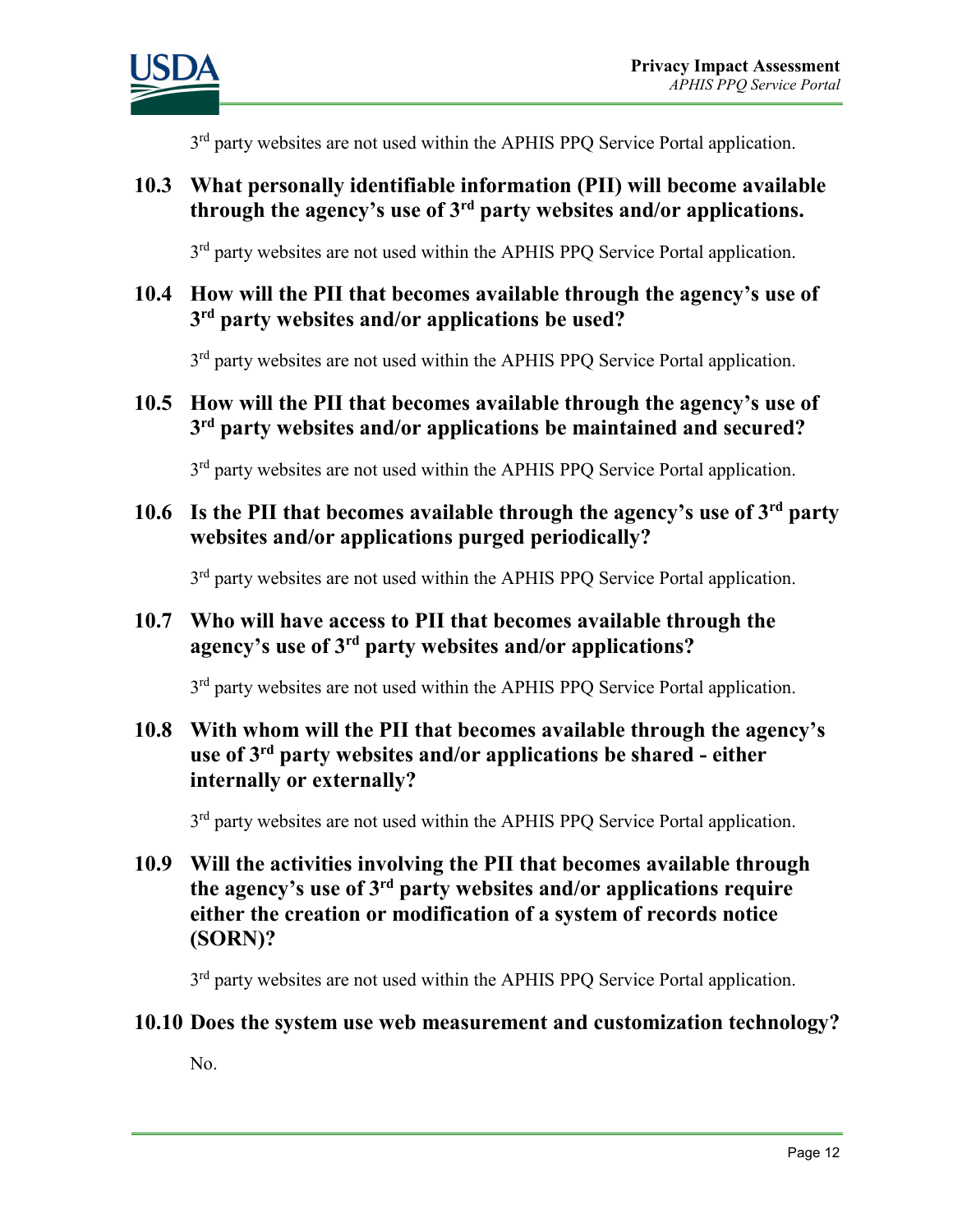



#### **10.11 Does the system allow users to either decline to opt-in or decide to opt-out of all uses of web measurement and customization technology?**

Not applicable; web measurement and customization technology is not used within the APHIS PPQ Service Portal application.

#### **10.12 Privacy Impact Analysis: Given the amount and type of PII that becomes available through the agency's use of 3rd party websites and/or applications, discuss the privacy risks identified and how they were mitigated.**

Not Applicable; 3rd party websites are not used within the APHIS PPQ Service Portal application.

### **Responsible Officials**

Brandon K. Hieskill Project Manager, APHIS MRP IT United States Department of Agriculture 301-851-2261 Brandon.K.Hieskill@aphis.usda.gov